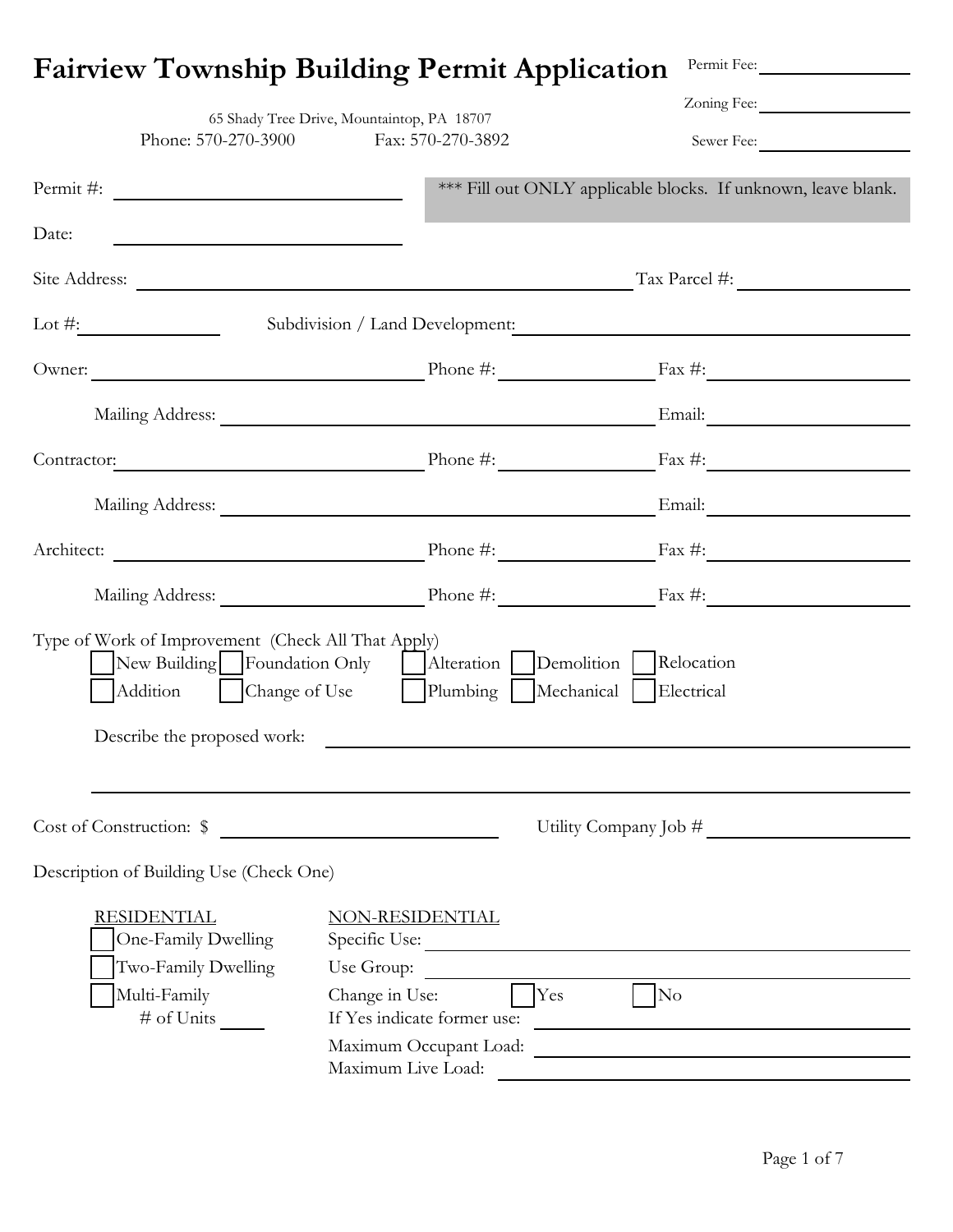| Building / Site Characteristics                                                                                                                                                                                                                                                                                               |         |                                  |                |
|-------------------------------------------------------------------------------------------------------------------------------------------------------------------------------------------------------------------------------------------------------------------------------------------------------------------------------|---------|----------------------------------|----------------|
| Number of Residential Dwelling Units:                                                                                                                                                                                                                                                                                         |         | $\equiv$ Existing,               | Proposed       |
| Mechanical: Type of Heating / Ventilating / Air Conditioning (i.e. electric, gas, oil, etc.                                                                                                                                                                                                                                   |         |                                  |                |
| Water Service<br>Public                                                                                                                                                                                                                                                                                                       | Private |                                  |                |
| Public<br>Sewer Service                                                                                                                                                                                                                                                                                                       | Private | Septic Permit #:                 |                |
| Does or will your building contain any of the following:                                                                                                                                                                                                                                                                      |         |                                  |                |
| Fireplace(s): Number Fuel Type                                                                                                                                                                                                                                                                                                |         | BTU's                            | Vent Type:     |
| Elevator / Escalators / Lifts / Moving Walks:                                                                                                                                                                                                                                                                                 |         | $\mathbf{Y}$ es                  | No             |
| Sprinkler System:<br>Yes                                                                                                                                                                                                                                                                                                      | No      |                                  |                |
| Pressure Vessels:<br>Yes                                                                                                                                                                                                                                                                                                      | No      |                                  |                |
| Refrigeration System:<br><b>Yes</b>                                                                                                                                                                                                                                                                                           | No      |                                  |                |
| <b>Building Dimensions</b>                                                                                                                                                                                                                                                                                                    |         |                                  |                |
| <b>Existing Building Area:</b>                                                                                                                                                                                                                                                                                                | Sq. Ft. | Number of Stories:               |                |
| Proposed Building Area:                                                                                                                                                                                                                                                                                                       | Sq. Ft. | Height of Structure Above Grade: |                |
| Total Building Area:                                                                                                                                                                                                                                                                                                          | Sq. Ft. | Area of the Largest Floor:       |                |
| Flood Plain                                                                                                                                                                                                                                                                                                                   |         |                                  |                |
| Is the site located within an identified flood prone area?:                                                                                                                                                                                                                                                                   |         | Yes                              | N <sub>o</sub> |
| No<br>N/A<br>Yes<br>Will any portion of the flood prone area be developed?:<br>Owner / Agent shall verify that any proposed construction activity complies with the requirements of the<br>National Flood insurance Program and the Pennsylvania Flood Plain Management Act (Act 166-1978),<br>specifically Section 60.3 (d). |         |                                  |                |
| Historic District                                                                                                                                                                                                                                                                                                             |         |                                  |                |
| Is the site located in a Historic District?:<br>Yes<br>No<br>If any construction is within a Historic District, a certificate of appropriateness may be required by the<br>Municipality.                                                                                                                                      |         |                                  |                |
| The applicant certifies that all information on this application is correct and the work will be completed in<br>accordance with the "approved" construction documents and PA Act 45 (Uniform Construction Code) and any                                                                                                      |         |                                  |                |

additional approved building code requirements adopted by the Municipality. The property owner and applicant assumes the responsibility of locating all property lines, seback lines, easements, rights-of-way, flood areas, etc. Issuance of a permit and approval of construction documents shall not be construed as authority to violate, cancel or set aside any provisions of the codes or ordinances of the Municipality or any other governing body. The applicant certifies he/she understands all the applicable codes, ordinances and regulations.

Application for a permit shall be made by the owner or lessee of the building or structure, or agent of either, or by the registered design professional employed in connection with the proposed work.

I certify that the code administrator or the code administrator's authorized representative shall have the authority to enter areas covered by such permit at any reasonable hour to enforce the provisions of the code(s) applicable to such permit.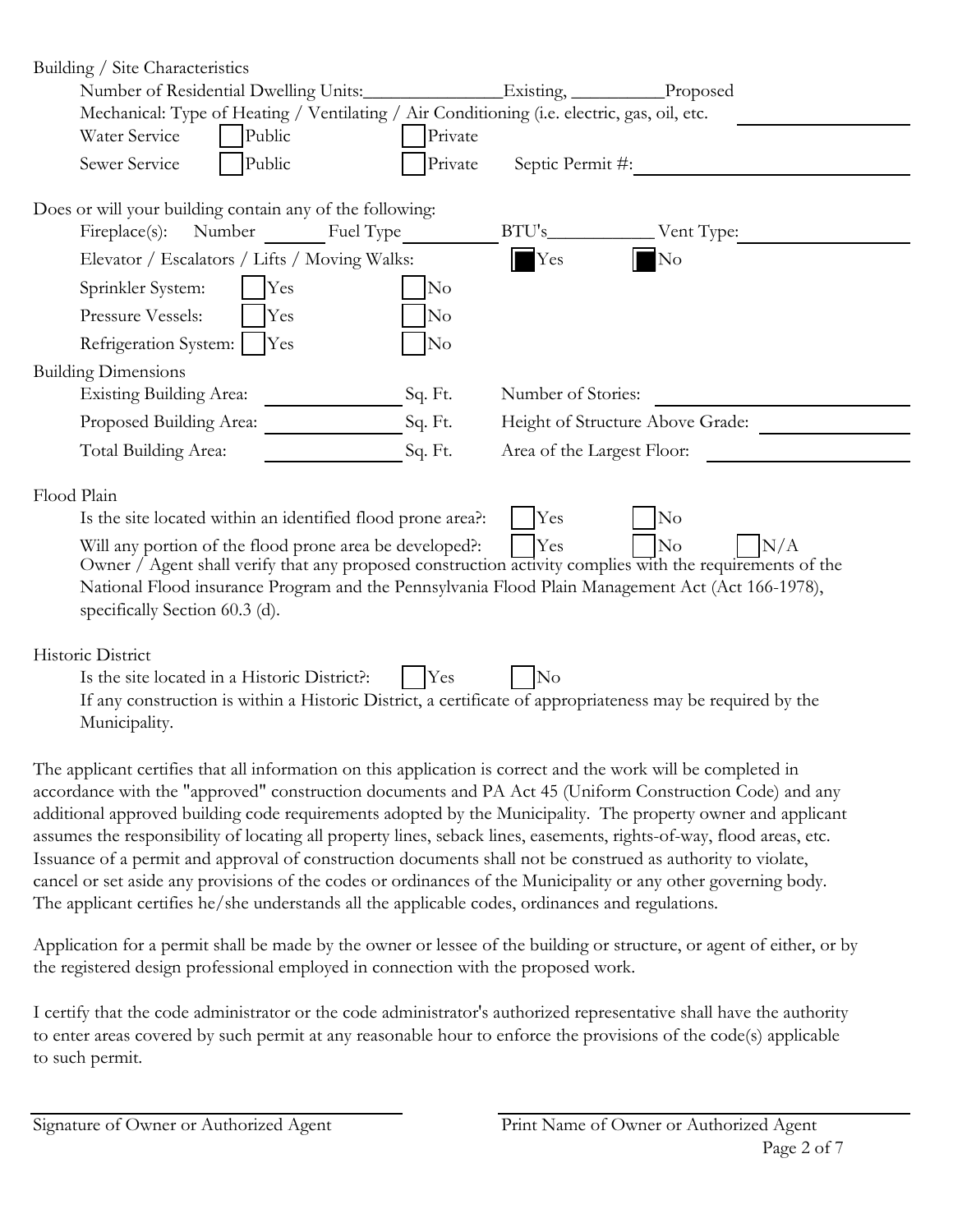For Code Administrator Use Only

Additional Permits / Approvals Required:

Specifications TYes No ADA  $\bigcap$ Yes  $\bigcap$ No

Workers Comp.

No No No

|            |              |                                                |    | Approved: |                                    |
|------------|--------------|------------------------------------------------|----|-----------|------------------------------------|
|            |              | Street Cut / Driveway                          |    | Yes       | No                                 |
|            |              | Cut and Fill                                   |    | Yes       | No                                 |
|            |              | PennDOT Highway Occupancy                      |    | Yes       | N <sub>o</sub>                     |
|            |              | DEP Floodway or Floodplain                     |    | Yes       | No                                 |
|            |              | Sewer Connection                               |    | Yes       | No                                 |
|            |              | On-Lot Septic                                  |    | Yes       | No                                 |
|            |              | Zoning                                         |    | Yes       | No                                 |
|            |              | Historical & Architectural Review Board        |    | Yes       | No                                 |
|            |              | Stormwater Management                          |    | Yes       | No                                 |
|            |              | Other (list)                                   |    |           |                                    |
|            |              |                                                |    |           |                                    |
| Approvals: |              |                                                |    |           |                                    |
|            |              | <b>Building Permit Denied:</b>                 |    |           | Date Returned:                     |
|            |              | Building Permit Approved: Date: ______________ |    |           |                                    |
|            |              | Code Administrator:                            |    |           |                                    |
|            |              |                                                |    |           | Date Issued: Expires On: Permit #: |
|            |              |                                                |    |           |                                    |
|            |              | Building Permit Fee: \$                        |    |           |                                    |
|            |              |                                                |    |           |                                    |
|            |              | Project Documents (Drawings and Calculations)  |    |           |                                    |
|            |              | Type of Documents:                             |    |           |                                    |
|            |              | Foundation Plans<br>Yes                        | No |           |                                    |
|            | Construction | Yes                                            | No |           |                                    |
|            | Electrical   | Yes                                            | No |           |                                    |
|            | Mechanical   | Yes                                            | No |           |                                    |
|            | Plumbing     | Yes                                            | No |           |                                    |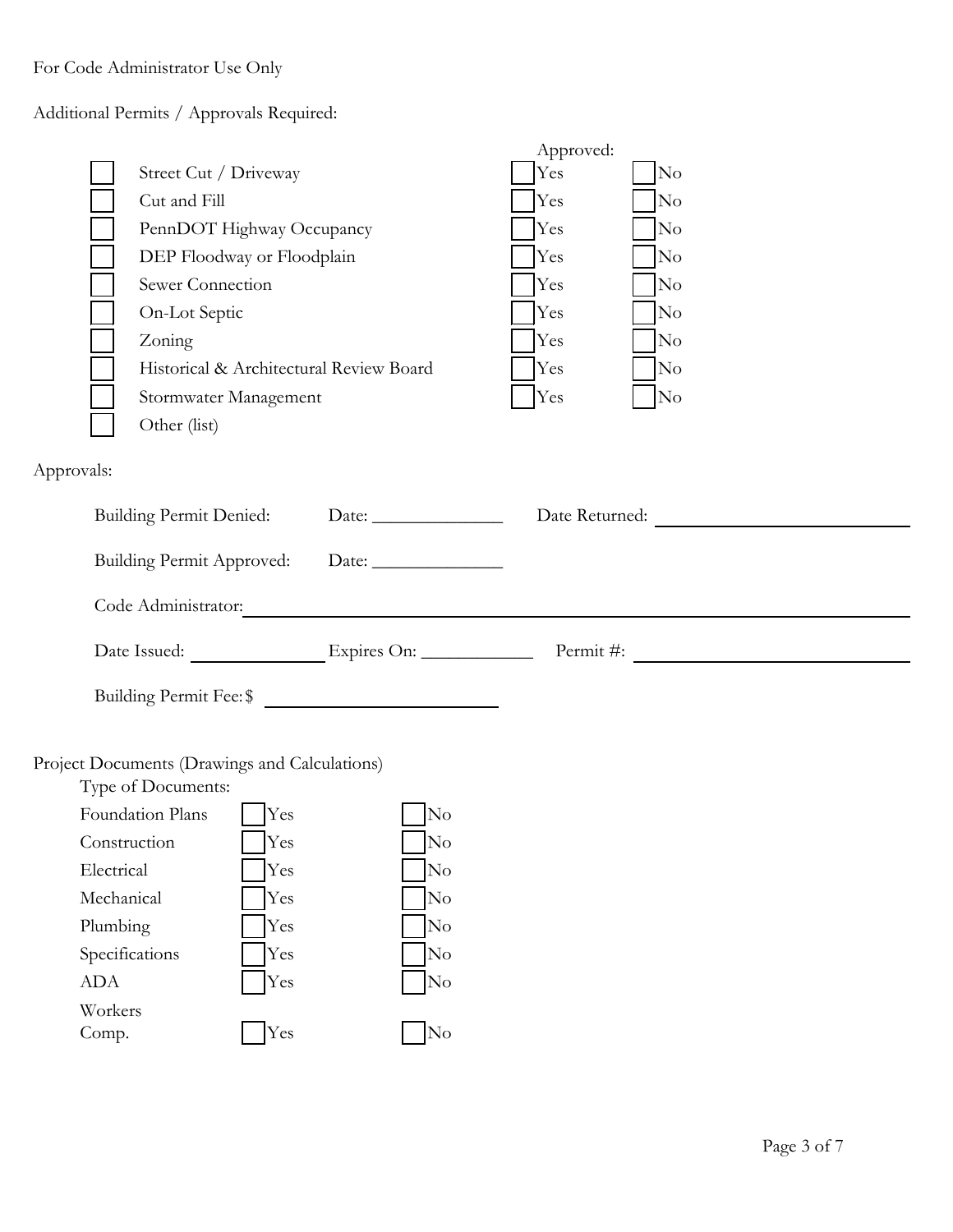### **Fairview Township Residential Permit Fee Schedule**

| Cost of Work             | Total Permit Fee |
|--------------------------|------------------|
| $$1.00 - $500.00$        | \$24.50          |
| $$500.01 - $600.00$      | \$29.50          |
| $$600.01 - $700.00$      | \$34.50          |
| $$700.01 - $800.00$      | \$39.50          |
| $$800.01 - $900.00$      | \$44.50          |
| $$900.01 - $1,000.00$    | \$49.50          |
| $$1,000.01 - $2,000.00$  | \$64.50          |
| $$2,000.01 - $3,000.00$  | \$79.50          |
| $$3,000.01 - $4,000.00$  | \$94.50          |
| $$4,000.01 - $5,000.00$  | \$109.50         |
| $$5,000.01 - $6,000.00$  | \$124.50         |
| $$6,000.01 - $7,000.00$  | \$139.50         |
| $$7,000.01 - $8,000.00$  | \$154.50         |
| $$8,000.01 - $9,000.00$  | \$169.50         |
| $$9,000.01 - $10,000.00$ | \$184.50         |
|                          |                  |

\$10,000.01 and above will be \$200.00 plus \$7.50 for each additional \$1,000.00, plus a \$4.50 State Fee

Residential Electrical Service Fee is a flat rate of \$104.50

- FAILED inspections are subject to an additional charge of \$65.00 per inspection
- Cost of work will be based upon the contract provided with application OR the Higher of the Code Officials estimate based on either the most recent edition of the R. S. Means Co., Inc. "Construction Data Book" or by Marshall & Swift.

FEES WILL BE DOUBLED FOR THOSE FAILING TO SECURE PERMIT PRIOR TO START OF WORK

| Make check or money order payable to: | <b>BHW Construction Consultation Services, Inc.</b> |  |
|---------------------------------------|-----------------------------------------------------|--|
|                                       | <b>1151 Route 315</b>                               |  |
|                                       | Wilkes-Barre, PA 18702                              |  |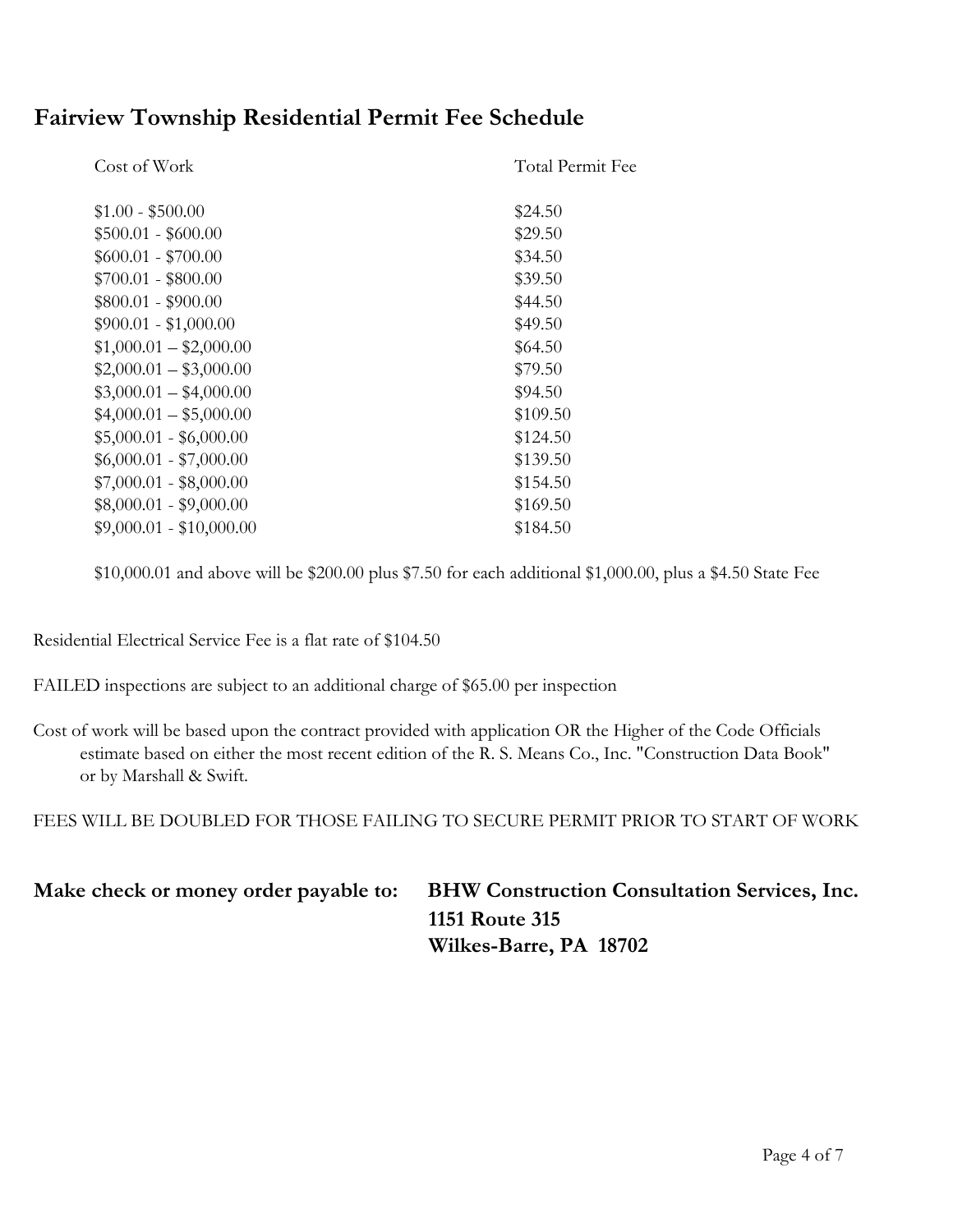## **Fairview Township Commercial Permit Fee Schedule**

| Cost of Work             | Permit Fee |
|--------------------------|------------|
| $$1.00 - $500.00$        | \$29.50    |
| $$500.01 - $600.00$      | \$35.75    |
| $$600.01 - $700.00$      | \$42.00    |
| $$700.01 - $800.00$      | \$48.25    |
| $$800.01 - $900.00$      | \$54.50    |
| $$900.01 - $1,000.00$    | \$60.75    |
| $$1,000.01 - $2,000.00$  | \$79.50    |
| $$2,000.01 - $3,000.00$  | \$98.25    |
| $$3,000.01 - $4,000.00$  | \$117.00   |
| $$4,000.01 - $5,000.00$  | \$135.75   |
| $$5,000.01 - $6,000.00$  | \$154.50   |
| $$6,000.01 - $7,000.00$  | \$173.25   |
| $$7,000.01 - $8,000.00$  | \$192.00   |
| $$8,000.01 - $9,000.00$  | \$210.75   |
| $$9,000.01 - $10,000.00$ | \$229.50   |

\$10,000.01 and above will be \$200.00 plus \$10.00 for each additional \$1,000.00 Plus 25% administration fee, plus \$4.50 State Fee

Commercial Electrical Service Fee is a flat rate of \$154.50

FAILED inspections are subject to an additional charge of \$65.00 per inspection

Cost of work will be based upon the contract provided with application OR the Higher of the Code Officials estimate based on either the most recent edition of the R. S. Means Co., Inc. "Construction Data Book" or by Marshall & Swift.

FEES WILL BE DOUBLED FOR THOSE FAILING TO SECURE PERMIT PRIOR TO START OF WORK

#### **Make check or money order payable to: BHW Construction Consultation Services, Inc. 1151 Route 315 Wilkes-Barre, PA 18702**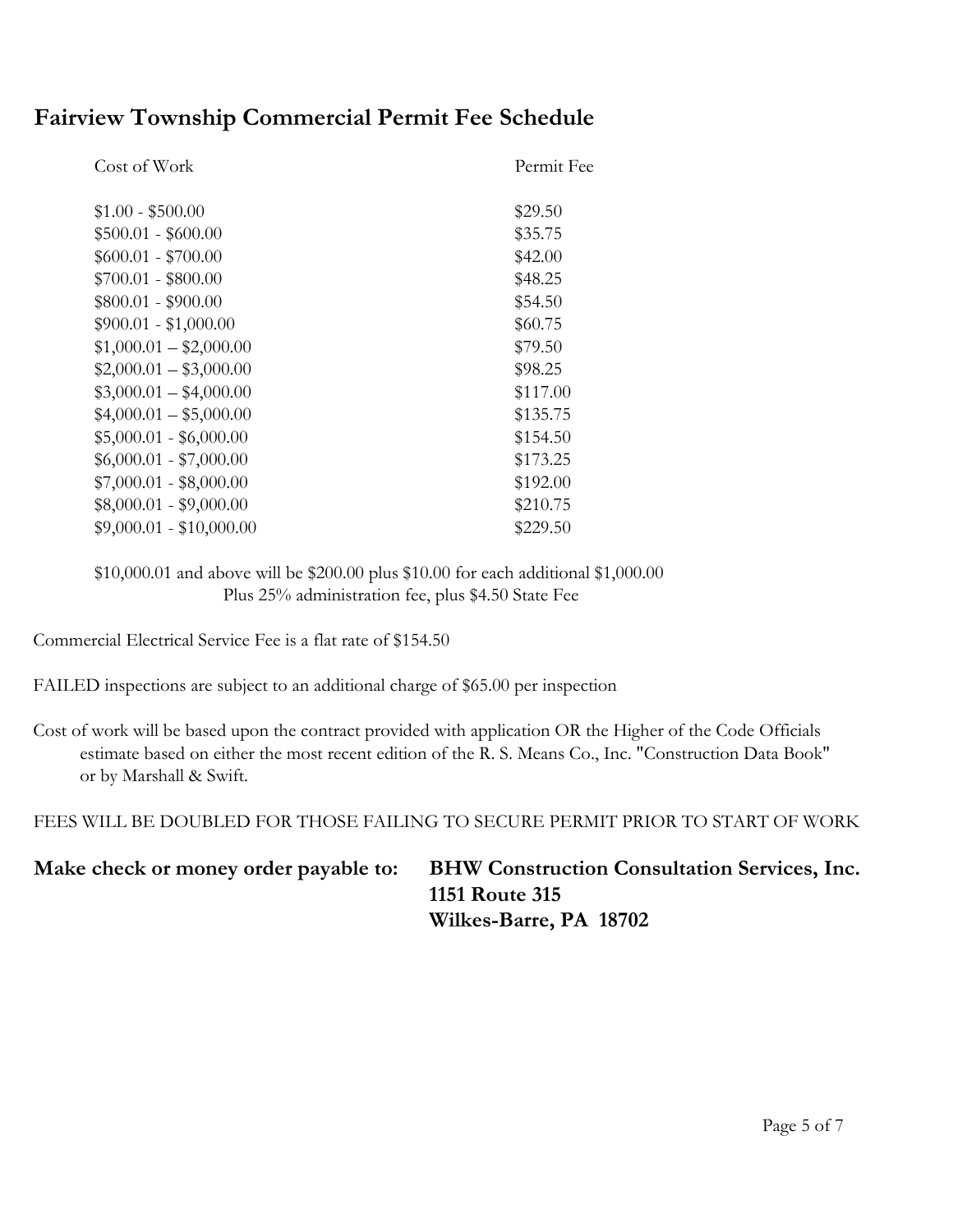### **To schedule inspections please call or email us at the following: Office 570-270-3900.**

| Building Inspector<br>Jason Humenanski |                           | Phone: 570-704-9478 |  |
|----------------------------------------|---------------------------|---------------------|--|
| UCCconsultant@hotmail.com              |                           |                     |  |
| Joe Sleboda                            | Electrical Inspector      | Phone: 570-574-2504 |  |
| joes@bhwinspections.net                |                           |                     |  |
| Mark D. Bienias                        | Plumbing & HVAC Inspector | Phone: 570-814-1048 |  |
| MarkB@BHWinspections.com               |                           |                     |  |

**\* Carbon Monixide Detectors Are Required To Be Provided For Any Residence That Contains A Fuel-Fired Appliance Or Has An Attached Garage**

#### **The following inspections are required if applicable:**

Concrete Foundation Wall Pre-Pour

Backfill Inspection (Prior to placement)

Underground Plumbing

Underground Electrical

Electrical Service (A Utility Company Job Number is required to be obtained from the utility company)

Basement Slab Pre-Pour

Rough Framing

Rough Wiring

Rough Plumbing

Rough Mechanical

Insulation / Energy Conservation

Wallboard

Final Building

Final Electrical

Final Plumbing

Final Mechanical